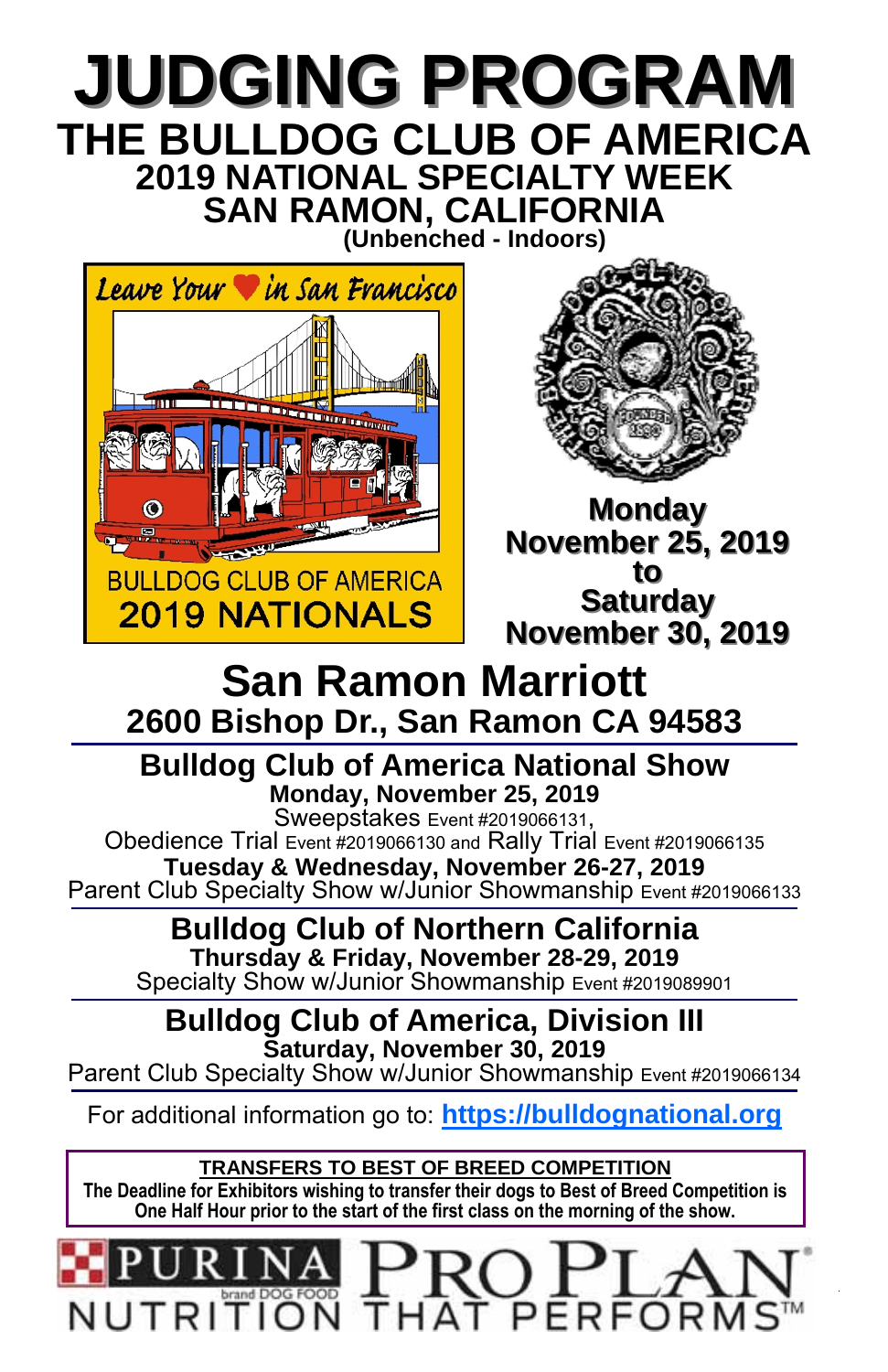## **2019 BCA National Show Week Schedule of Events 2019 National Show Week Schedule of Events** *(subject to change)*

## **Sunday, November 24, 2019**

| 10:00 AM - 1:00 PM  Audit Committee Meeting - Tri-Valley 1                      |
|---------------------------------------------------------------------------------|
| 11:00 AM - 1:00 PM  Show Rules Committee Meeting - Tri-Valley 2                 |
| 12:00 PM  Welcome Arriving Guests - Hotel Lobby                                 |
| 1:00 PM - 3:00 PM  Long Range Planning Committee Meeting - Tri-Valley 1         |
| 3:00 PM - 4:00 PM  Charitable Fund Committee Meeting - Tri-Valley 2             |
| Bulldog Club of America, Div III Pre-National Specialty - Bishop Ranch Ballroom |
|                                                                                 |
|                                                                                 |
|                                                                                 |

#### **Monday, November 25, 2019 Monday, November 25, 2019**

| $6:00$ AM - 9:00 AM | Morning Hospitality - Host: Pacific Coast Bulldog Club - Suite 508, 5th Floor       |
|---------------------|-------------------------------------------------------------------------------------|
|                     | 8:00 AM - 12:00 PM  Judges Education Seminar, Robin Stansell - Contra Costa Salon 1 |
|                     | <b>Bulldog Club of America National Specialty Show - Bishop Ranch Ballroom</b>      |
|                     | Obedience and Rally Classes - Judge, Mr. Alvin W. Eng.                              |
|                     |                                                                                     |
|                     |                                                                                     |
|                     | After Sweeps Classes Sweepstakes Best in Sweeps - Judge, Mr. Earle McCloe           |
|                     | Afternoon Events (after judging)                                                    |
|                     | 4:00 PM - 6:00 PM Educational Seminar: Management of Stud Dog and Brood Bitch,      |
|                     | Marthina Greer, DVM, JD - Contra Costa Salon 1                                      |
|                     |                                                                                     |
|                     |                                                                                     |

## **Tuesday, November 26, 2019 Tuesday, November 26, 2019**

| 6:00 AM - 9:00 AM  Morning Hospitality - Host: Mother Lode Bulldog Club - Suite 508, 5th Floor   |
|--------------------------------------------------------------------------------------------------|
| CGC & Trick Dog Testing, by appointment - Contra Costa Patio                                     |
| Bulldog Club of America National Specialty Show - Bishop Ranch Ballroom                          |
|                                                                                                  |
| 10:45 AM ………………………………………Regular Bitch Classes – Judge: Mrs. Donna Mouser                         |
| 12:00 PM - 1:30 PM  "California Cuisine" Food Truck - North Patio (Adjacent to Ballroom Parking) |
|                                                                                                  |
| <b>Fisherman's Wharf</b>                                                                         |

## Wednesday, November 27, 2019

| $6:00$ AM - 9:00 AM | Morning Hospitality - Host: Bulldog Club of N. California - Suite 508, 5th Floor                 |
|---------------------|--------------------------------------------------------------------------------------------------|
|                     | CGC & Trick Dog Testing, by appointment - Contra Costa Patio                                     |
| 7:30 AM - 1:00 PM   | Bulldog Club of America Council Meeting - Contra Costa Salon 1                                   |
|                     | 12:00 PM - 1:30 PM  "California Cuisine" Food Truck - North Patio (Adjacent to Ballroom Parking) |
|                     | <b>Bulldog Club of America National Specialty Show - Bishop Ranch Ballroom</b>                   |
|                     |                                                                                                  |
|                     |                                                                                                  |
|                     |                                                                                                  |
|                     |                                                                                                  |
|                     | sored featuring a "Rolling Stones Tribute Band" - Contra Costa Ballroom                          |
|                     |                                                                                                  |
|                     | Prizes and Rosettes will be Awarded to Winners - Bishop Ranch Ballroom                           |

### **Thursday, November 28, 2019 - Happy Thanksgiving**

| $6:00$ AM - 9:00 AM | Morning Hospitality - Host: Bulldog Club of Greater San Diego - Suite 508, 5th Floor                                                                             |
|---------------------|------------------------------------------------------------------------------------------------------------------------------------------------------------------|
|                     | Bulldog Club of Northern California Specialty Show - Bishop Ranch Ballroom                                                                                       |
| 8:00 AM             | Regular Dog Classes - Judge, Mr. Wendell Tinsley.                                                                                                                |
| 10:45 AM            | Regular Bitch Classes - Judge, Mrs. Jan Lewis                                                                                                                    |
|                     | Lunch on your own - Many great Thanksgiving dining options, including the hotel<br>restaurant, make reservations early!                                          |
|                     | Council meeting reconvenes after judging as needed to complete club business -<br>Location to be announced                                                       |
| 6:30 PM             | Top 20 Plus Gala and Competition, a ticketed event, must purchase in advance.<br>Attendance includes dessert, souvenir cup & drink choice. Gala is in the Contra |
|                     | Cost Ballroom, the Competition will be at 7:30 PM in the Bishop Ranch Ballroom.                                                                                  |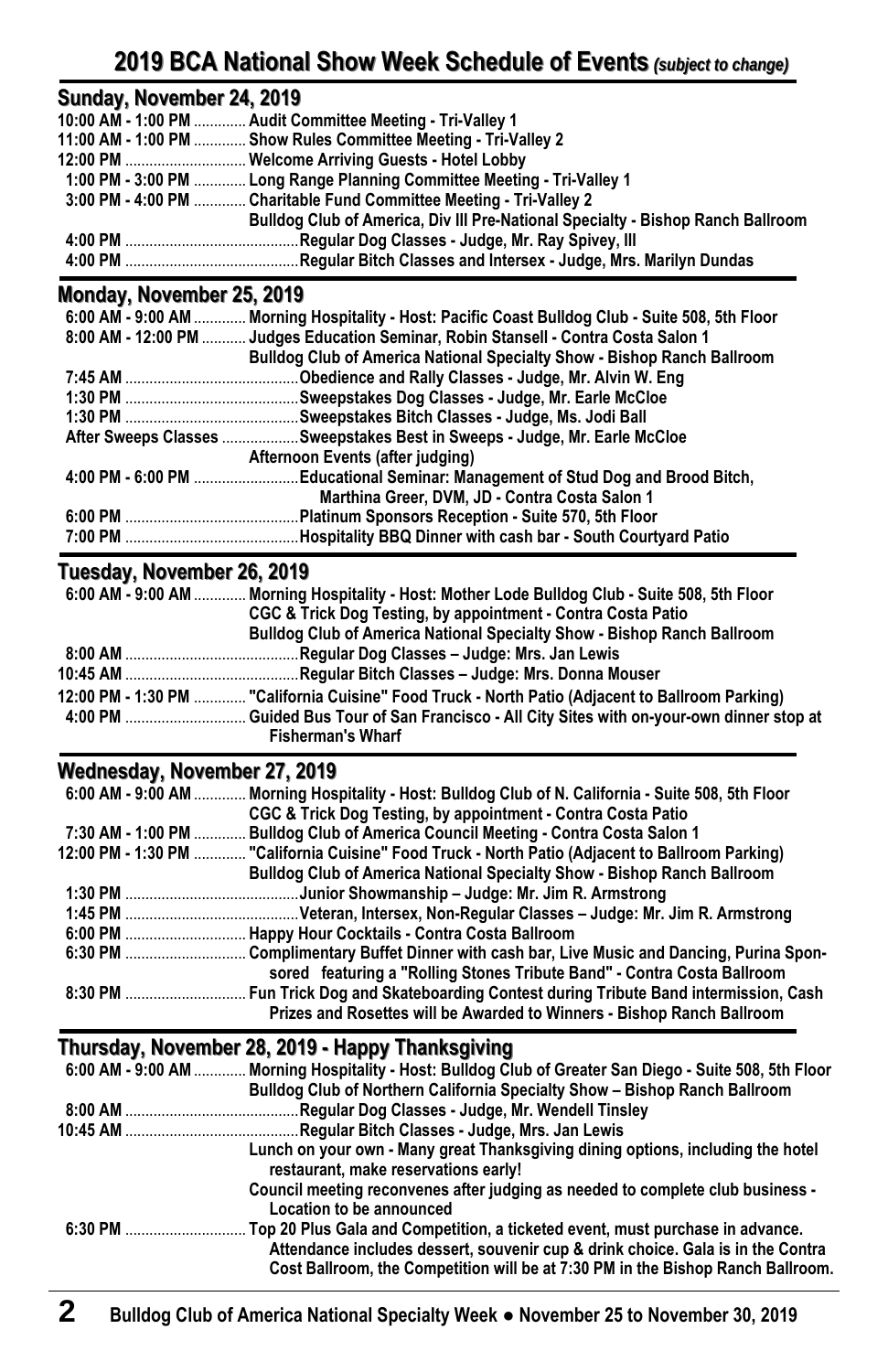| Friday, November 29, 2019   |                                                                                              |
|-----------------------------|----------------------------------------------------------------------------------------------|
|                             | 6:00 AM - 9:00 AM  Morning Hospitality - Host: Las Vegas Bulldog Club - Suite 508, 5th Floor |
|                             | Bulldog Club of Northern California Specialty Show - Bishop Ranch Ballroom                   |
|                             | Junior Showmanship - Judge: Mrs. Doris Boyd                                                  |
|                             |                                                                                              |
|                             |                                                                                              |
|                             |                                                                                              |
|                             | must purchase in advance - Contra Costa Ballroom                                             |
| Saturday, November 30, 2019 |                                                                                              |
|                             | 6:00 AM - 9:00 AM  Morning Hospitality - Host: Phoenix Bulldog Club - Suite 508, 5th Floor   |
|                             | <b>Bulldog Club of America, Division III Specialty Show - Bishop Ranch Ballroom</b>          |
|                             | Regular Dog Classes - Judge, Mrs. Deborah J. Mueller-Murmylo                                 |
|                             | Regular Bitch Classes - Judge, Mrs. Helene Denis                                             |
| 10:45 AM                    | Junior Showmanship - Judge, Mrs. Deborah J. Mueller-Murmylo                                  |
|                             | . Veteran, Intersex, Non-Regular Classes - Judge, Mrs. Deborah J. Mueller-                   |
|                             | Murmylo                                                                                      |
| 7:00 PM                     | Hospitality, Wine and Cheese Tasting - Suite 570, 5th Floor                                  |

**Please note all times are tentative and subject to change. Thank you to everyone for celebrating Bulldogs with us, and safe travels***!* 

## **TOP VERSATILE DOG CONTEST AKC APPROVED SPECIAL EVENT**

**Must participate in at least three of the five categories below during the 2019 BCA Nationals Week. Points for this contest are earned for each entry as well as for qualifying and receiving placements. For details, including entry and reporting information, please see: https://bulldognational.org**

**or contact** Betty Fisher: bfisher@sti.net - (559) 689-3551 / (559) 267-3767

#### **Five Possible Categories**

- 1 Conformation Show
- 2 Junior Showmanship
- 3 Obedience and/or Rally Trial
- 4 CGC and/or Trick Dog Evaluations
- 5 Fun Zone activity participation (rally, lure coursing, agility, scent work), Skateboard Contest and/or Trick Contest

#### **Dogs with top four highest scores for the week win:**

- 1 \$200 cash + gift basket + rosette
- 2 \$150 cash + gift basket + rosette
- 3 \$100 cash + gift basket + rosette
	- 4 \$50 cash + rosette

*Only AKC Registered dogs 6 months and over may enter. Entry of spayed / neutered dogs is allowed.* 

## **TRICK DOG and SKATEBOARDING CONTESTS**

**Wednesday night, at intermission of band, in the Bishop Ranch Ballroom. ANY AKC registered Bulldog, neutered or not, 6 mos. or older is eligible. Judge: Cheryl Knapp, famed handler-trainer of Gabe the TV and movie Bulldog Star***!*

**Cheryl's dogs will perform following the competition***!* **Points given for tricks performed, style, uniqueness, plus, skateboard for distance and time on the board.** 

\$100 Cash Prize & Rosette for BEST TRICK DOG, \$50 for BEST SKATEBOARDER Placement Ribbons for 2ND - 4TH

**Preregistration not required for trick dog, but entry may be limited. Contact Pat Ropp: propp@farmersagent.com** 

**SHOW HOURS EACH DAY 7:00 AM TO 6:00 PM - PST Dogs are not required to be at the show until scheduled time of judging. All dogs not needed for further judging will be excused.** 

#### **SHOW LOCATION WILL BE AVAILABLE TO EXHIBITORS SUNDAY, NOVEMBER 24, 2019 BY 3:30 PM PST**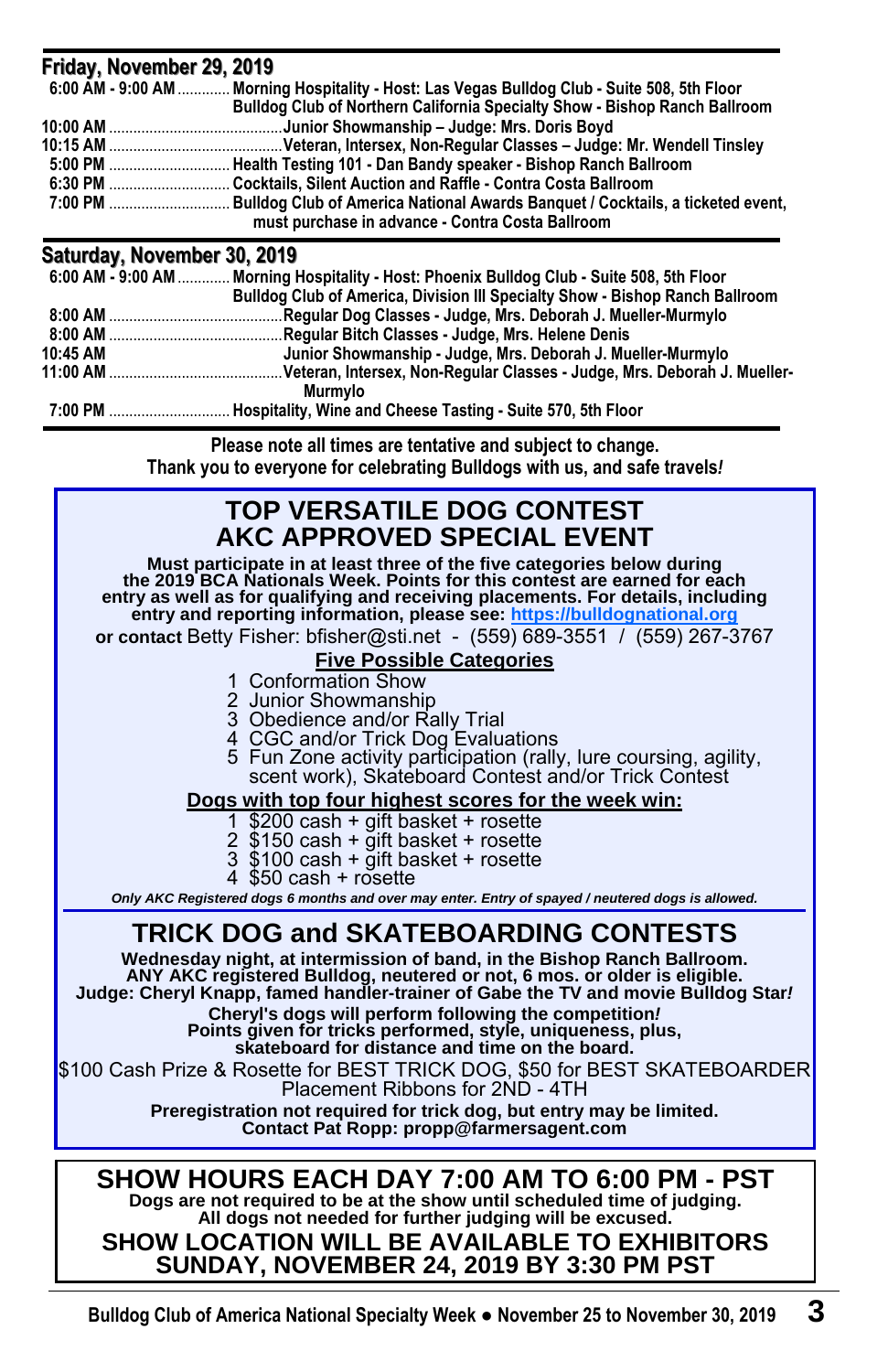

**4 Bulldog Club of America National Specialty Week ● November 25 to November 30, 2019**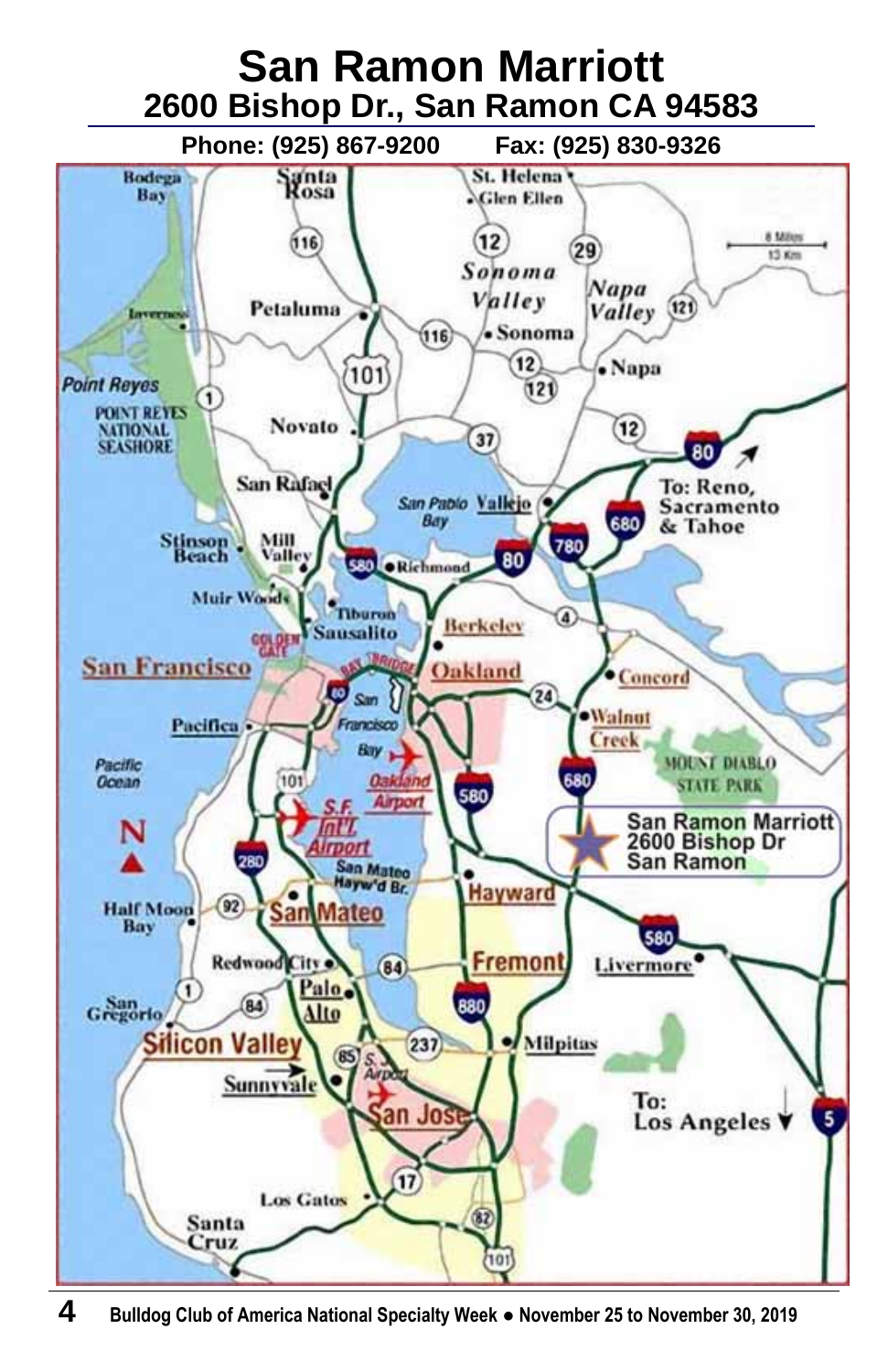#### **Traveling South on 680**

**Follow I-680 South to Bollinger Canyon Rd in San Ramon.** 

**Take exit 34 from I-680 and turn left onto Bollinger Canyon Rd, crossing over the freeway - .4 mi.** 

**Turn left at Sunset Dr, then left on Bishop Dr to the hotel entrance on the left - .4 mi.** 

#### **Traveling North on 680**

**Follow I-680 North to Bollinger Canyon Rd in San Ramon. Take exit 34 from I-680 and turn right onto Bollinger Canyon Rd - .2 mi. Turn left at Sunset Dr, then left on Bishop Dr to the hotel entrance on the left - .4 mi** 

#### **Traveling East on 580**

**Follow I-580 East and take exit 44B for I-680 Northbound Take exit 34 from I-680 and turn right onto Bollinger Canyon Rd - .2 mi. Turn left at Sunset Dr, then left on Bishop Dr to the hotel entrance on the left - .4 mi.** 

#### **Traveling West on 580**

**Follow I-580 West and take exit 44B for I-680 Northbound Take exit 34 from I-680 and turn right onto Bollinger Canyon Rd - .2 mi. Turn left at Sunset Dr, then left on Bishop Dr to the hotel entrance on the left - .4 mi.** 

#### **From San Francisco Airport (SFO)**

**Exiting the airport, follow signs for US-101 S/San Jose and merge onto US-101 Southbound** 

**Take exit 414B for State Hwy 92 Eastbound E/Hayward and merge onto CA-92 E/State Hwy 92 E** 

**Cross the bridge (toll-free direction)** 

**Take exit 26B for Interstate 880 toward N/Oakland and merge onto I-880 Northbound Take exit 31A for I-238 toward Castro Valley/Stockton/I-580** 

**Continue onto I-238 that will merge into I-580 Eastbound** 

**Follow I-580 and take exit 44B for I-680 Northbound** 

**Take exit 34 from I-680 and turn right onto Bollinger Canyon Rd - .2 mi.** 

**Turn left at Sunset Dr, then left on Bishop Dr to the hotel entrance on the left - .4 mi.** 

#### **From Oakland Airport (OAK)**

**Merge onto Bessie Coleman Dr** 

**Keep left to continue on 98th Ave** 

**Use the right 2 lanes to turn slightly right to merge onto I-880 S toward San Jose Take exit 31 for I-238 toward Stockton/Fresno/I-580** 

**Continue onto I-238 that will merge into I-580 Eastbound** 

**Follow I-580 and take exit 44B for I-680 Northbound** 

**Take exit 34 from I-680 and turn right onto Bollinger Canyon Rd - .2 mi.** 

**Turn left at Sunset Dr, then left on Bishop Dr to the hotel entrance on the left - .4 mi.** 

#### **From San Jose Airport (SJO)**

**Head northwest on Airport Blvd - .4 mi** 

**Take the right lanes to Airport Parkway - .4 mi** 

**Turn right onto Matrix Blvd/Technology Pl (Pass by Chipotle Mexican Grill on the right) - 1 mi.** 

**Merge onto US-101 Southbound** 

**Take exit 388B to merge onto I-880 Northbound toward Oakland - 9 mi.** 

**Take exit 12A for Mission Blvd toward Sacramento/Interstate 680** 

**Continue onto CA-262 N/Mission Blvd** 

**Use the right lane to merge onto I-680 Northbound via the ramp to Sacramento Keep left to stay on I-680 N** 

**Follow I-680 North to Bollinger Canyon Rd in San Ramon. - 24 mi.** 

**Take exit 34 from I-680 and turn right onto Bollinger Canyon Rd - .2 mi.**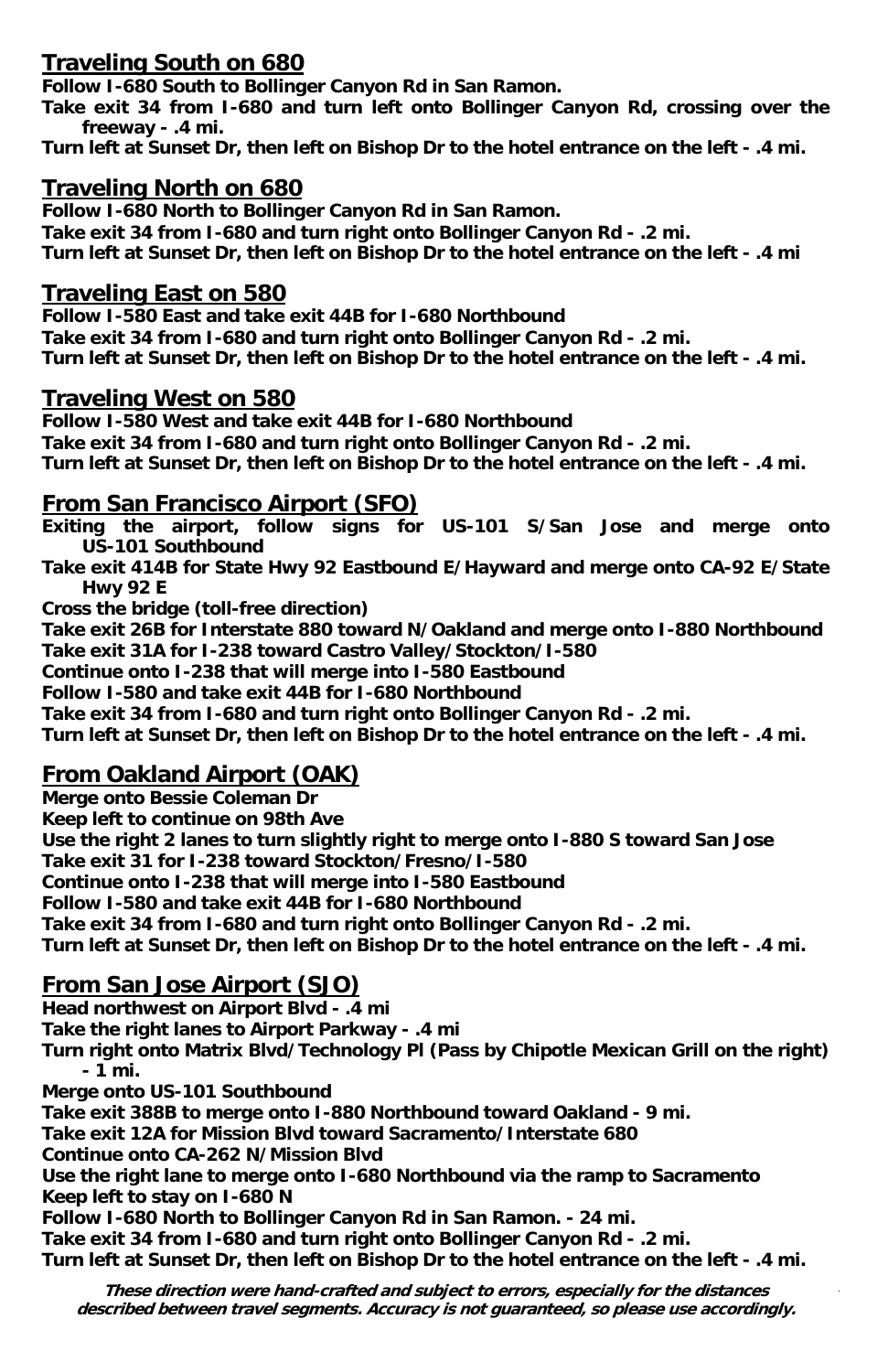#### **JUDGES**

| <b>Bulldog Club of America National Show</b><br>Monday, November 25 to Wednesday, November 27, 2019                                                                                     |
|-----------------------------------------------------------------------------------------------------------------------------------------------------------------------------------------|
| <b>OBEDIENCE &amp; RALLY TRIAL CLASSES</b>                                                                                                                                              |
| SWEEPSTAKES DOG CLASSES and BEST IN SWEEPSTAKES<br>Mr. Earle McCloe  14 E. Wellington Mews, Smyrna DE 19977                                                                             |
| <b>SWEEPSTAKES BITCH CLASSES</b>                                                                                                                                                        |
| REGULAR DOG CLASSES<br>Mrs. Jan Lewis 15670 Bakerville Rd., Waverly TN 37185                                                                                                            |
| <b>REGULAR BITCH CLASSES</b><br>Mrs. Donna Mouser 179 Kimmel Rd., Clayton OH 45315                                                                                                      |
| <b>INTERSEX, VETERANS and NON-REGULAR CLASSES</b><br>Mr. Jim R. Armstrong  1401 E Cedar Lane Rd., Norman OK 73072                                                                       |
| <b>JUNIOR SHOWMANSHIP CLASSES</b><br>Mr. Jim R. Armstrong  1401 E Cedar Lane Rd., Norman OK 73072                                                                                       |
| <b>Bulldog Club of Northern California Specialty Show</b><br>Thursday, November 28 and Friday, November 29, 2019                                                                        |
| <b>REGULAR DOG CLASSES</b>                                                                                                                                                              |
| <b>REGULAR BITCH CLASSES</b><br>Mrs. Jan Lewis 15670 Bakerville Rd., Waverly TN 37185                                                                                                   |
| <b>INTERSEX, VETERANS and NON-REGULAR CLASSES</b>                                                                                                                                       |
| JUNIOR SHOWMANSHIP CLASSES<br>Mrs. Doris Boyd 5324 Sonora Way, Carmichael CA 95608                                                                                                      |
| <b>Bulldog Club of America, Division III Parent Club Specialty Show</b><br>Saturday, November 30, 2019                                                                                  |
| REGULAR DOG, INTERSEX, VETERANS and NON-REGULAR CLASSES<br>Mrs. Deborah J. Mueller-Murmylo  9260 Linksvue Dr., Knoxville TN 37922                                                       |
| <b>REGULAR BITCH CLASSES</b><br>Mrs. Helene Denis 25 Rue Des Carrieres, Amanvillers 57865 FRANCE                                                                                        |
| <b>JUNIOR SHOWMANSHIP CLASSES</b><br>Mrs. Deborah J. Mueller-Murmylo  9260 Linksvue Dr., Knoxville TN 37922                                                                             |
| <b>AMERICAN KENNEL CLUB CERTIFICATION</b><br>Permission has been granted by the American Kennel Club for the holding<br>of this event under American Kennel Club Rules and Regulations. |

**KENNEL C** 

LUB<sup>-</sup>

*Gina M. DiNardo, Secretary*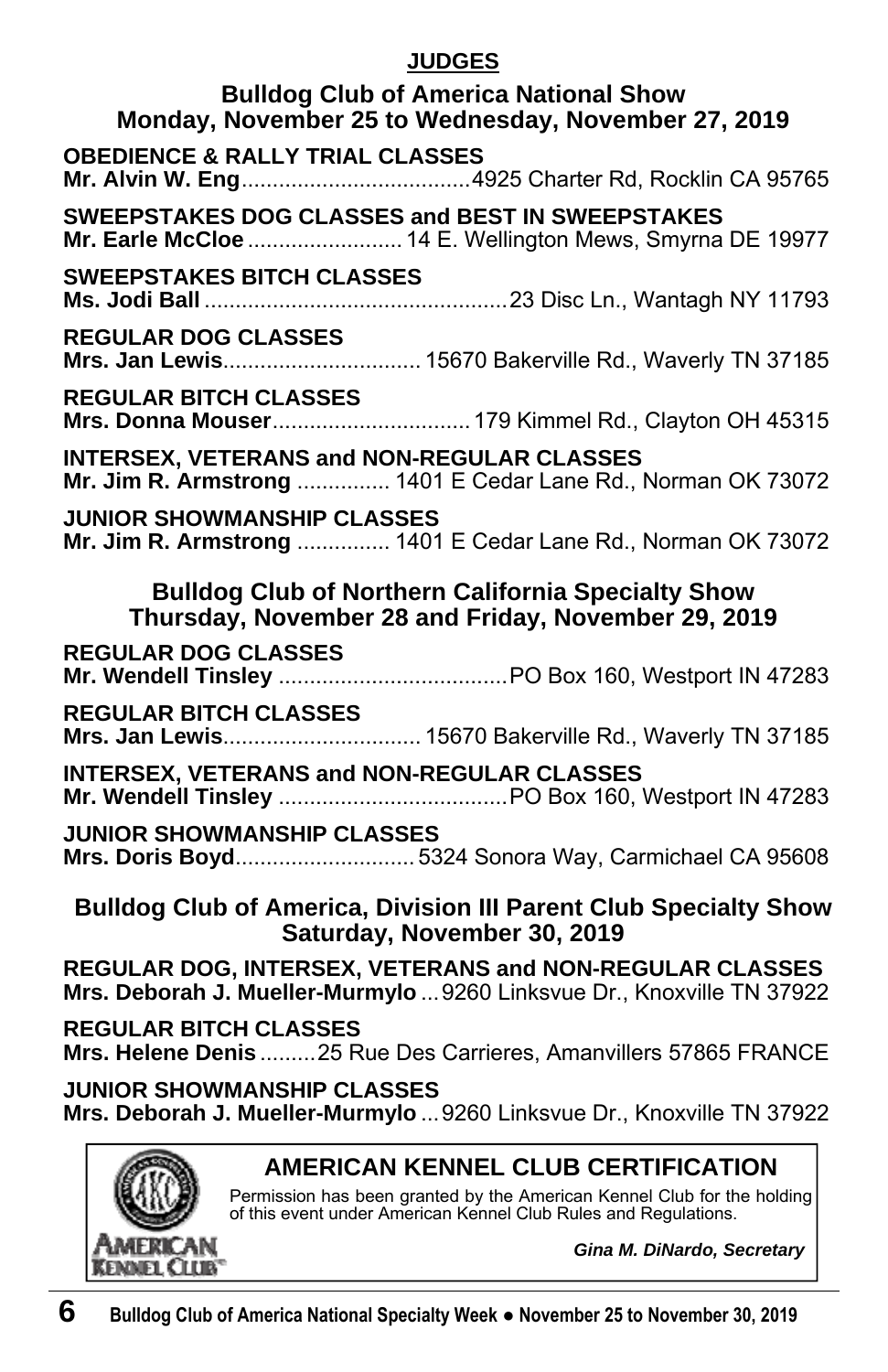**LOCAL VETERINARY HOSPITALS**

**Bishop Ranch Veterinary Center and Urgent Care 2000 Bishop Dr., San Ramon CA 94583** 

# **(925) 866-8387**

**Monday to Friday: 7:00 am - 10:00 pm / Saturday and Sunday: 8:00 am - 8:00 pm** 

**SAGE Vet Center 7121 Amador Plaza Rd., Dublin CA 94568 (925) 574-7243 OPEN 24/7** 

**The BCA Hall of Fame and National Gallery of Winners will be on display beginning Monday and continuing through Friday in the Pleasanton and Danville rooms which are across the hall from the right end of the Bishop Ranch Ballroom. Hours will be posted on the door.** 



**GaitAway Bulldography is our exclusive Show Photographer for Formal, Candid's and Banquet Photo's. Photos will be taken in the San Ramon Boardroom** 

# **OFFICIAL SHOW PHOTOGRAPHER OFFICIAL SHOW PHOTOGRAPHER**

**Sandra Martinez** ● **PO Box 190, Penryn CA 95663 (916) 218-2545** ● **gaitawayphoto@aol.com** 

*Only the Official Photographer has been granted permission to sell photos from these events.* 

# **SHOW / EVENT SECRETARY**

**Richard Seeno / Picalo SW,** PO Box 977, Clayton CA 94517 (925) 672-2076 ● info@picalo.com Toll-Free Fax Entries: 1 (866) 881-9088 or 1 (888) 610-0033 Website / Online Entries: www.picalo.com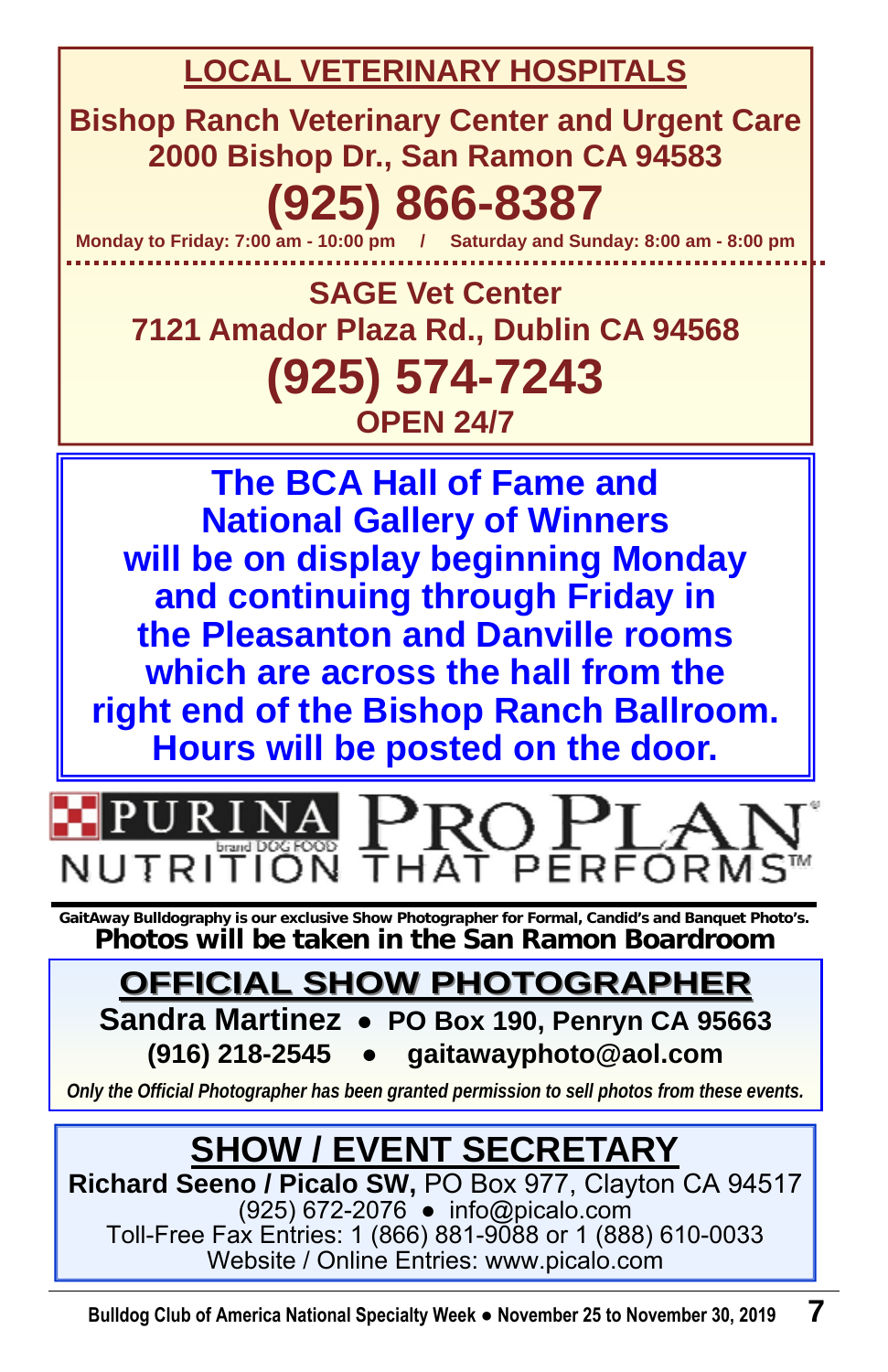| <b>125th PARENT SPECIALTY SHOW</b>                                     |
|------------------------------------------------------------------------|
| Sweepstakes, Obedience Trial, Rally Trial                              |
| & Junior Showmanship                                                   |
| Event #2019066130, #2019066131, #2019066133, #2019066135               |
| <b>BULLDOG CLUB OF AMERICA</b><br>(Member of the American Kennel Club) |
| Monday, November 25, 2019  Sweepstakes, Obedience & Rally Classes      |
|                                                                        |
|                                                                        |

**MONDAY, NOVEMBER 25, 2019** *- Event #2019066135* 

## **Bulldog Club of America - National Specialty Rally Trial**

#### **RING 1** *JUDGE:* **Mr. Alvin W. Eng - 24 Entries**

#### **7:45 AM 24 RALLY TRIAL REGULAR CLASS ENTRIES \_**

| 7:30 AM | Masters Walk Through                                                                       |
|---------|--------------------------------------------------------------------------------------------|
|         | 3 Master Entries - 510 (8"), 512 (8") & 517 (12")                                          |
|         | 7 Excellent B Entries - 510 (8"), 511 (8"), 512 (8"), 514 (8"), 515 (8"),                  |
|         | 516 (8") & 509 (12")                                                                       |
|         | 5 Advanced B Entries - 510 (8"), 511 (8"), 512 (8"), 513 (8") & 509 (12")                  |
|         | 1 Intermediate Entry - 508                                                                 |
|         | 5 Novice B Entries - 503, 504, 505, 506 & 507                                              |
|         | 3 Novice A Entries - 500, 501 & 502                                                        |
|         | <b>High Combined Score in Rally Classes</b><br><b>High Triple Q Score in Rally Classes</b> |
|         |                                                                                            |

#### **MONDAY, NOVEMBER 25, 2019** *- Event #2019066130*

## **Bulldog Club of America - National Specialty Obedience Trial**

#### **RING 1** *JUDGE:* **Mr. Alvin W. Eng - 19 Entries**

Immediately following completion of Rally Trial

## **13 REGULAR OBEDIENCE TRIAL ENTRIES \_**

- 3 Utility A Entries *408 (10"), 409 (10") & 410 (10")*
	- 2 Open B Entries *408 (10") & 409 (10")*
- 1 Open A Entry *407 (12")*
- 6 Novice B Entries *401, 402, 403, 404, 405 & 406*
- 1 Novice A Entry *400*

 **High Score in Regular Obedience Classes High Combined Score in Open & Utility Classes** 

## **6 OPTIONAL TITLING CLASS OBED TRIAL ENTRIES \_**

- 4 Beginner Novice B Entries *401, 413, 414 & 415*
- 2 Beginner Novice A Entries *411 & 412*

**For your convenience, every reasonable effort has been made to carefully tabulate the class count and division of the sexes, however, neither the Clubs nor the Show / Event Secretary assumes responsibility for complete accuracy.**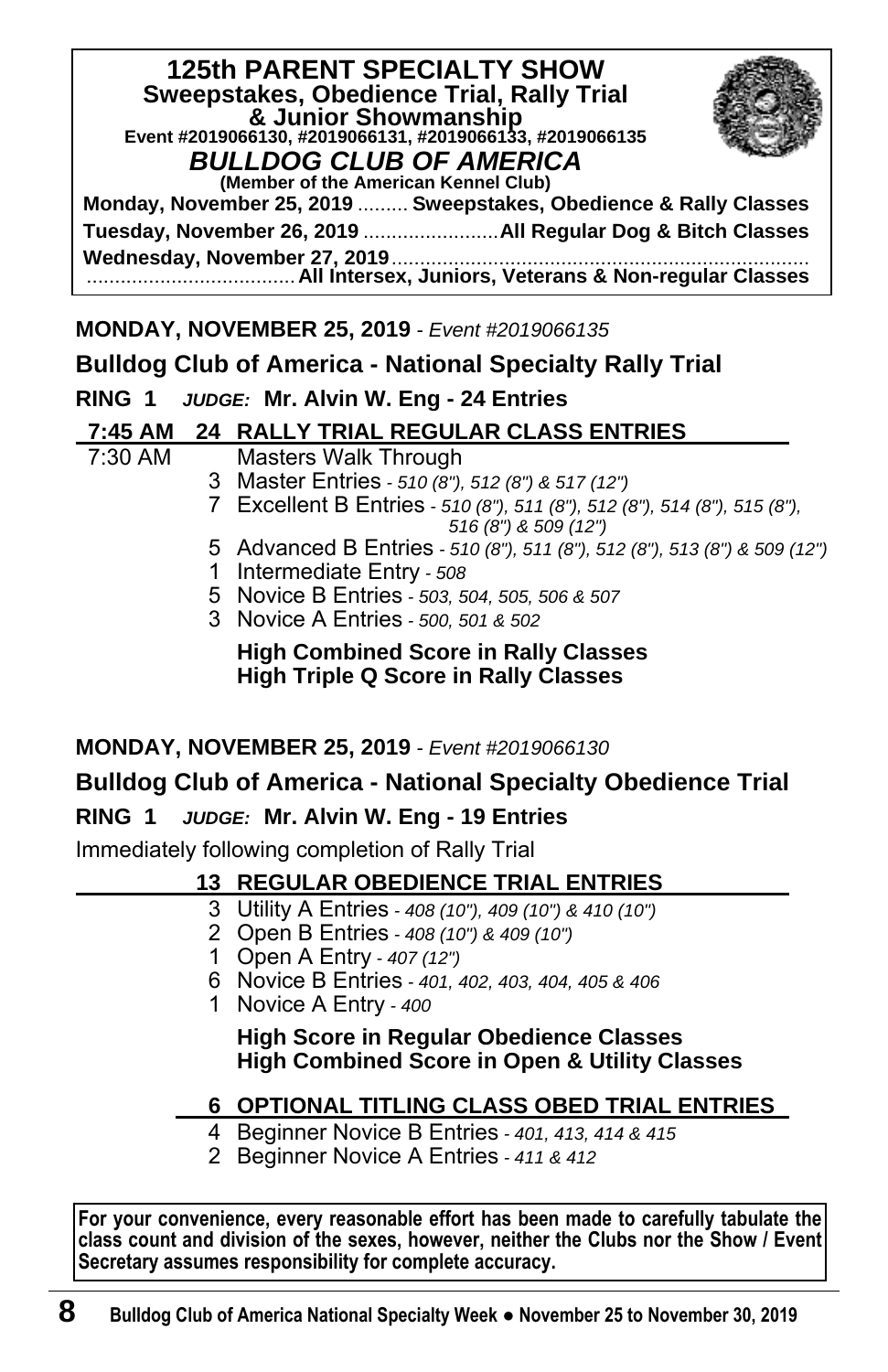#### **MONDAY, NOVEMBER 25, 2019** *- Event #2019066131*

## **Bulldog Club of America - National Specialty Sweepstakes**

## **RING 1** *JUDGE:* **Mr. Earle McCloe - 40 Entries**

## **1:30 PM 40 BULLDOG SWEEPSTAKES DOG ENTRIES \_**

- 11 Puppy Dogs 9-12 Months
- 4 12-15 Months Dogs
- 7 15-18 Months Dogs
- **18 Puppy Dogs 6-9 Months**

**PLEASE NOTE THE JUDGING SCHEDULE It is intentionally different from the usual sequence to avoid ring conflicts.** 

**MONDAY, NOVEMBER 25, 2019** *- Event #2019066131*

## **Bulldog Club of America - National Specialty Sweepstakes**

### **RING 2** *JUDGE:* **Ms. Jodi Ball - 37 Entries**

## **1:30 PM 37 BULLDOG SWEEPSTAKES BITCH ENTRIES \_**

- 17 Puppy Bitches 6-9 Months
- 11 Puppy Bitches 9-12 Months
	- 5 12-15 Months Bitches
- 4 15-18 Months Bitches

**MONDAY, NOVEMBER 25, 2019** *- Event #2019066131*

## **Bulldog Club of America - National Specialty Sweepstakes**

**RING 1** *JUDGE:* **Mr. Earle McCloe - Best in Sweepstakes**

Immediately following completion of dog and bitch classes

## **BULLDOG BEST IN SWEEPSTAKES COMPETITION \_**

 ( Class Winners )  **Best in Sweepstakes Best of Opposite Sex to Best in Sweepstakes**

**CGC and Trick Dog Testing Fun Zone - Show Hours on Tuesday and Wednesday Contra Costa Patio - Appointments Preferred Contact: Betty Fisher - bfisher@sti.net - (559) 267-3767**

## **The American Kennel Club will Film for AKCTV**

**Publication Rights:** By entering this show, all owners, handlers, breeders, and kennels agree that all rights to televise, videotape, photograph, advertise, promote, and publicize or otherwise exploit this show, or the persons or animals participating in it or the results of the competition before, during, or after the event, shall belong solely to the American Kennel Club and their respective assigns including the names likeness, or biographical matter of all dogs, owners, handlers, breeders, and kennels participating in the show and no such owner, handler, breeder, or kennel shall allow any other party to make commercial use of any videotape or photograph of any person or animal participating in this competition.

nels agree to make themselves available for interviews if requested. **NOTE:** Entering this show all owners, handlers, breeders, and ken-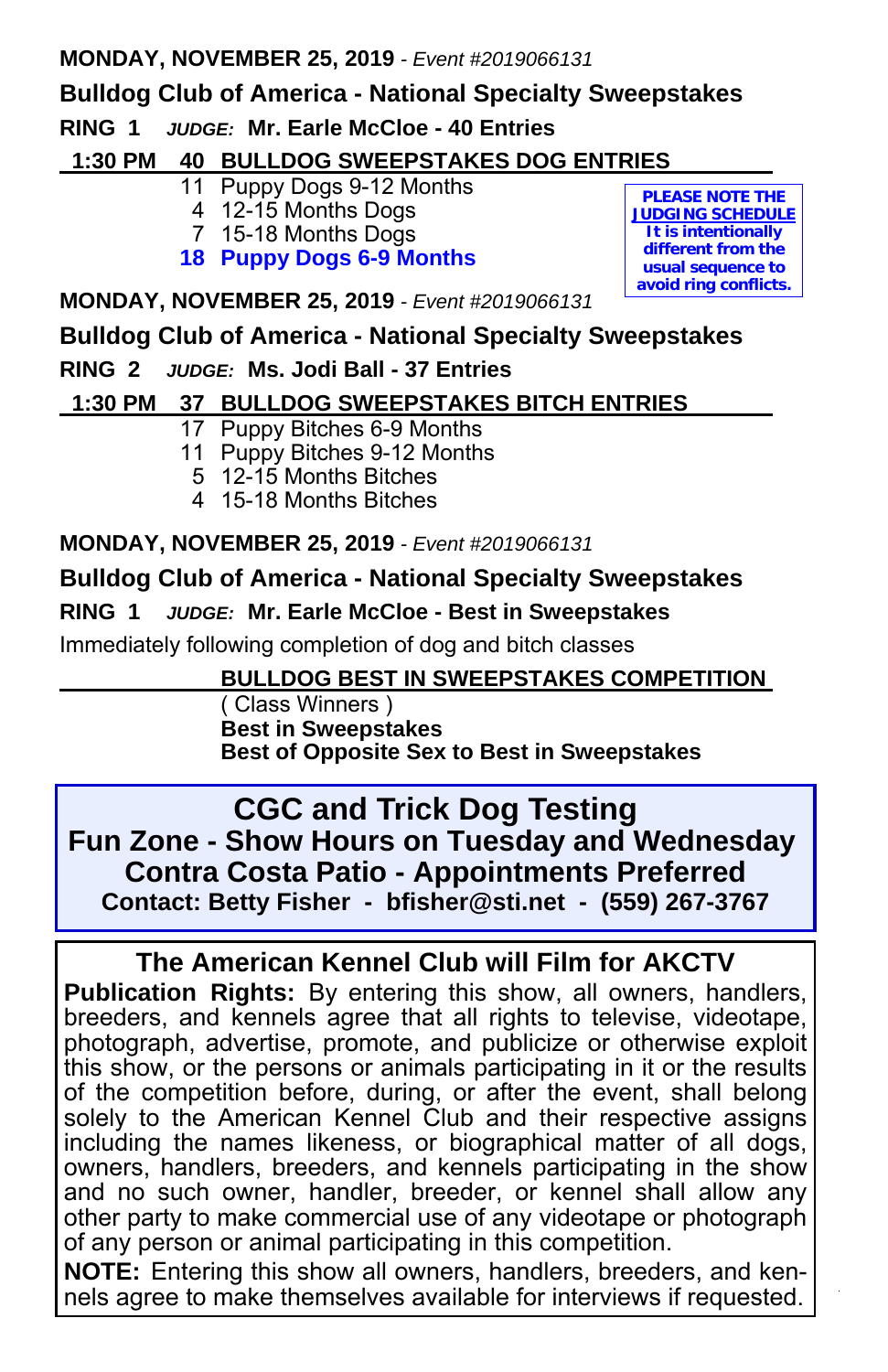#### **TUESDAY, NOVEMBER 26, 2019** *- Event #2019066133* **Bulldog Club of America - National Specialty**

<u>PRECEDES CLASSES OF WEDNESDAY, NOVEMBER 27, 2019</u><br>RING 1 *JUDGE: M*Irs. Jan Lewis - 68 Entries **RING 1** *JUDGE:* **Mrs. Jan Lewis - 68 Entries**

**TUESDAY** 

#### **8:00 AM 68 BULLDOG DOG REGULAR CLASS ENTRIES \_**

- 19 Puppy Dogs 6-9 Months
- 10 Puppy Dogs 9-12 Months
- 3 12-15 Months Dogs
	- 8 15-18 Months Dogs
	- 10 Bred By Exhibitor Dogs
	- 5 American Bred Dogs
	- 13 Open Dogs
		- **Winners Dog**

**TUESDAY, NOVEMBER 26, 2019** *- Event #2019066133*

**Bulldog Club of America - National Specialty** 

<u>PRECEDES CLASSES OF WEDNESDAY, NOVEMBER 27, 2019</u><br>RING 1 *JUDGE:* Mrs. Donna Mouser - 77 Entries

**RING 1** *JUDGE:* **Mrs. Donna Mouser - 77 Entries**

#### **10:45 AM 77 BULLDOG BITCH REGULAR CLASS ENTRIES \_**

- 20 Puppy Bitches 6-9 Months
- 11 Puppy Bitches 9-12 Months
- 7 12-15 Months Bitches
- 6 15-18 Months Bitches
- 2 Amateur Owner Handler Bitches
- 11 Bred By Exhibitor Bitches
- 7 American Bred Bitches
- 13 Open Bitches
	- **Winners Bitch**

**WEDNESDAY, NOVEMBER 27, 2019** *- Event #2019066133* **Bulldog Club of America - National Specialty Juniors RING 1** *JUDGE:* **Mr. Jim R. Armstrong - 8 Entries**

- **1:30 PM 8 JUNIOR SHOWMANSHIP ENTRIES \_**
	- 2 Novice All Ages 6 Open - All Ages  **Best in Junior Showmanship Reserve Best in Junior Showmanship**
	-

**WEDNESDAY, NOVEMBER 27, 2019** *- Event #2019066133* CONTINUED FROM TUESDAY, NOVEMBER 26, 2019

**Bulldog Club of America - National Specialty RING 1** *JUDGE:* **Mr. Jim R. Armstrong - 89 Entries WEDNESDAY** 

#### **1:45 PM 81 BULLDOG BEST OF BREED / INTERSEX ENTRIES \_**

- 7 Veteran Dogs 7 Years & Over  **Best Veteran Dog**
- 8 Veteran Bitches 7 Years & Over  **Best Veteran Bitch**
- **66 Bulldog Best of Breed Competition ( 36 Dogs / 30 Bitches )** Award of Merit Best Puppy from the Regular Classes Competition
	- **4 Bulldog Stud Dogs 4 Bulldog Brood Bitches**

There is a Total of 236 Individual Dogs Entered in This Event for 362 Entries<br>(includes Obedience and Rally Trial entries)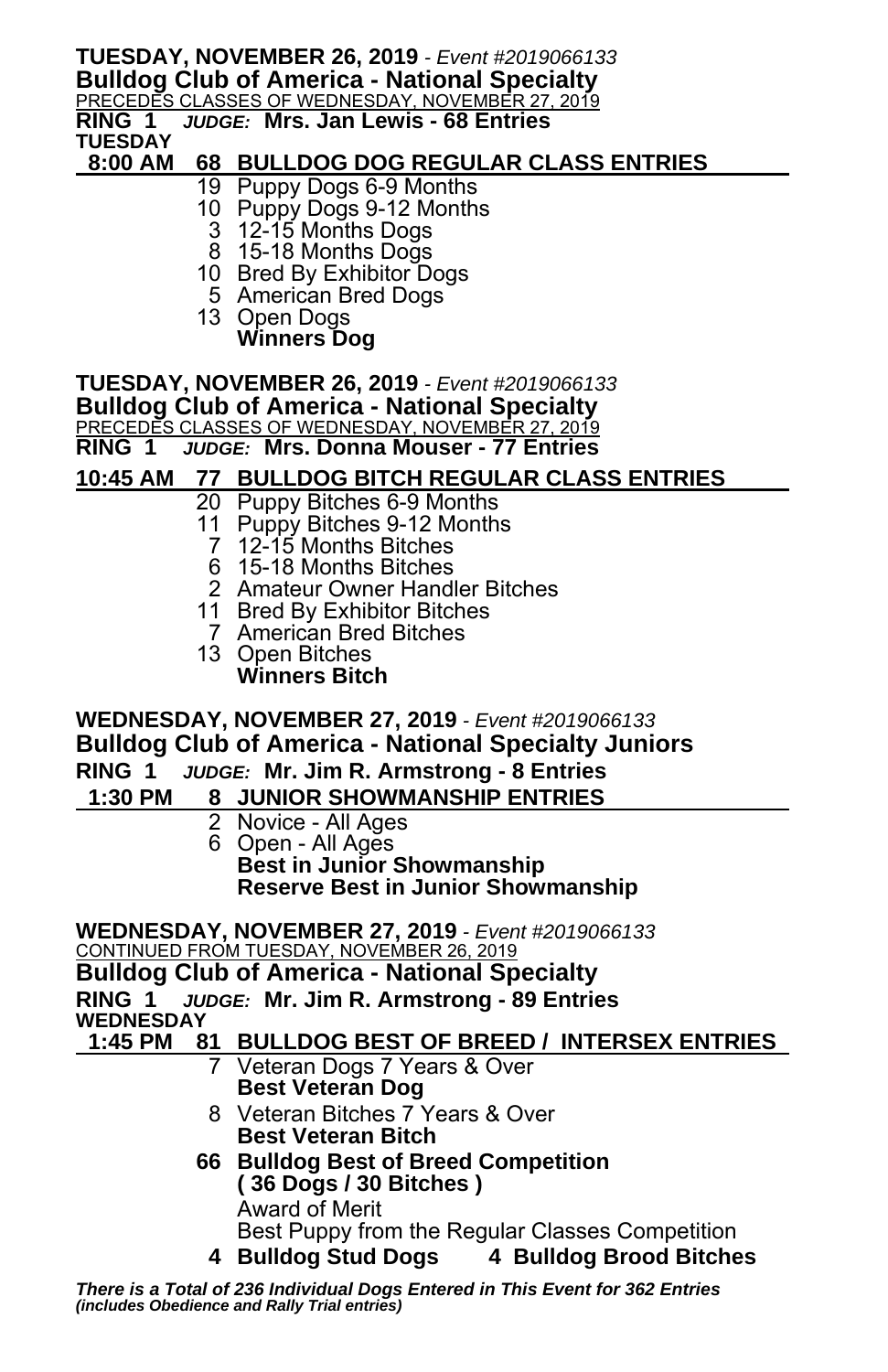## **SPECIALTY SHOW & Junior Showmanship Event #2019089901**  *BULLDOG CLUB OF NORTHERN CALIFORNIA*



**(Licensed by the American Kennel Club) Thursday, November 28, 2019** ...................... **All Regular Dog & Bitch Classes** 

**Friday, November 29, 2019** ................................................................................... ..................................... **All Intersex, Juniors, Veterans & Non-regular Classes** 

#### **THURSDAY, NOVEMBER 28, 2019** *- Event #2019089901* PRECEDES CLASSES OF FRIDAY, NOVEMBER 29, 2019 **Bulldog Club of Northern California - Specialty**

**RING 1** *JUDGE:* **Mr. Wendell Tinsley - 69 Entries THURSDAY** 

#### **8:00 AM 69 BULLDOG DOG REGULAR CLASS ENTRIES \_**

- 19 Puppy Dogs 6-9 Months
- 11 Puppy Dogs 9-12 Months
	- 3 12-15 Months Dogs
	- 7 15-18 Months Dogs
- 10 Bred By Exhibitor Dogs
- 4 American Bred Dogs
- 15 Open Dogs  **Winners Dog**

**THURSDAY, NOVEMBER 28, 2019** *- Event #2019089901* PRECEDES CLASSES OF FRIDAY, NOVEMBER 29, 2019 **Bulldog Club of Northern California - Specialty** 

#### **RING 1** *JUDGE:* **Mrs. Jan Lewis - 70 Entries**

#### **10:45 AM 70 BULLDOG BITCH REGULAR CLASS ENTRIES \_**

- 17 Puppy Bitches 6-9 Months
	- 8 Puppy Bitches 9-12 Months
	- 6 12-15 Months Bitches
	- 5 15-18 Months Bitches
- 2 Amateur Owner Handler Bitches
- 10 Bred By Exhibitor Bitches
	- 7 American Bred Bitches
- 15 Open Bitches  **Winners Bitch**

*Continued Next Page...* 

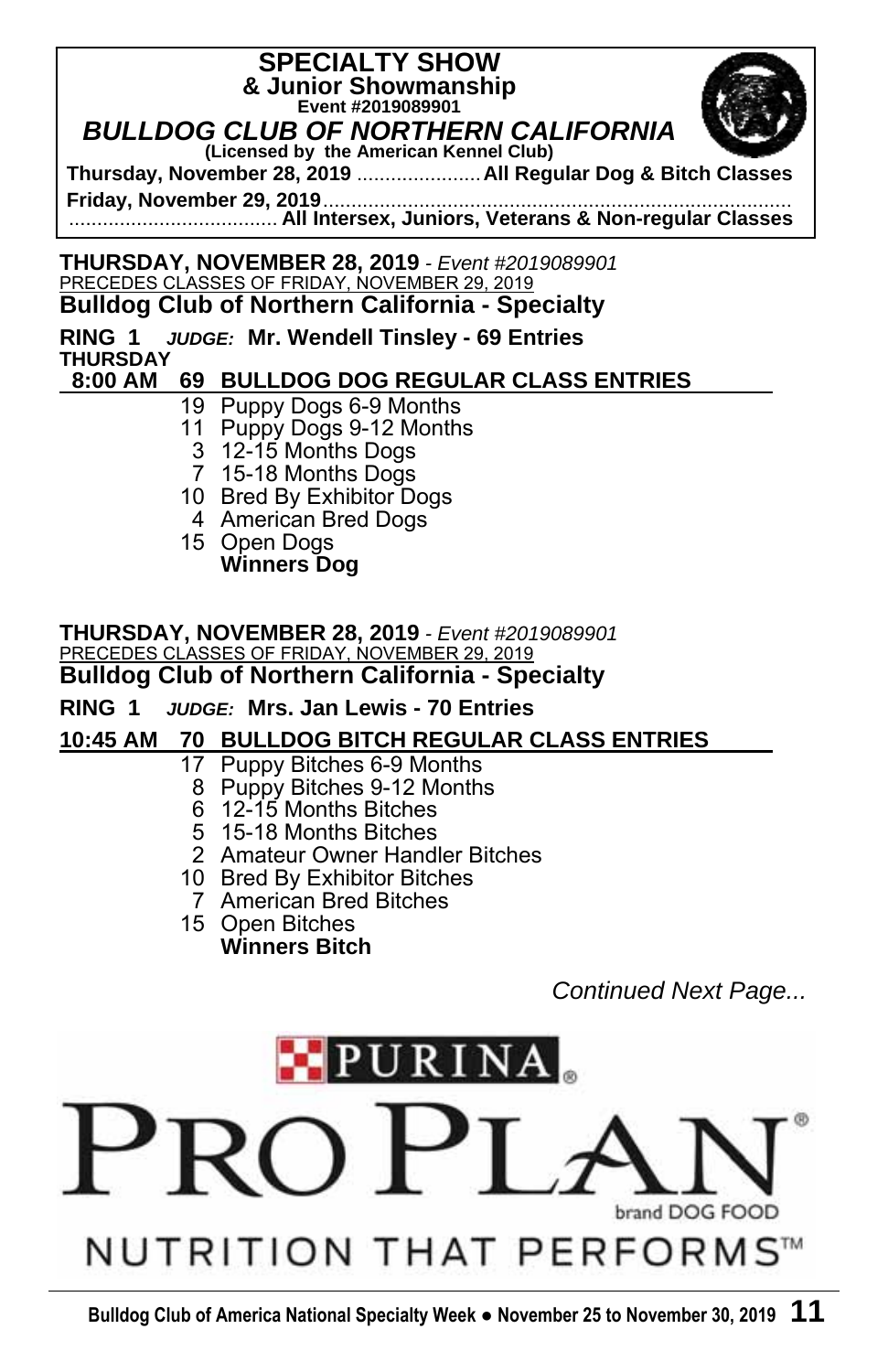#### *...Continued*

### **FRIDAY, NOVEMBER 29, 2019** *- Event #2019089901* **Bulldog Club of Northern California - Specialty Juniors RING 1** *JUDGE:* **Mrs. Doris Boyd - 7 Entries 10:00 AM 7 JUNIOR SHOWMANSHIP ENTRIES \_** 2 Novice - All Ages 5 Open - All Ages  **Best in Junior Showmanship Reserve Best in Junior Showmanship FRIDAY, NOVEMBER 29, 2019** *- Event #2019089901* **Bulldog Club of Northern California - Specialty**  <u>CONTINUED FROM THURSDAY, NOVEMBER 28, 2019</u><br>RING 1 *JUDGE:* Mr. Wendell Tinslev - 68 E **RING 1** *JUDGE:* **Mr. Wendell Tinsley - 68 Entries FRIDAY 10:15 AM 65 BULLDOG BEST OF BREED / INTERSEX ENTRIES \_** 4 Veteran Dogs 7 Years & Over  **Best Veteran Dog**  5 Veteran Bitches 7 Years & Over  **Best Veteran Bitch 56 Bulldog Best of Breed Competition ( 33 Dogs / 23 Bitches )** Best Puppy from the Regular Classes Competition  **2 Bulldog Stud Dogs 1 Bulldog Brood Bitch**

*There is a Total of 205 Individual Dogs Entered in This Event for 214 Entries*

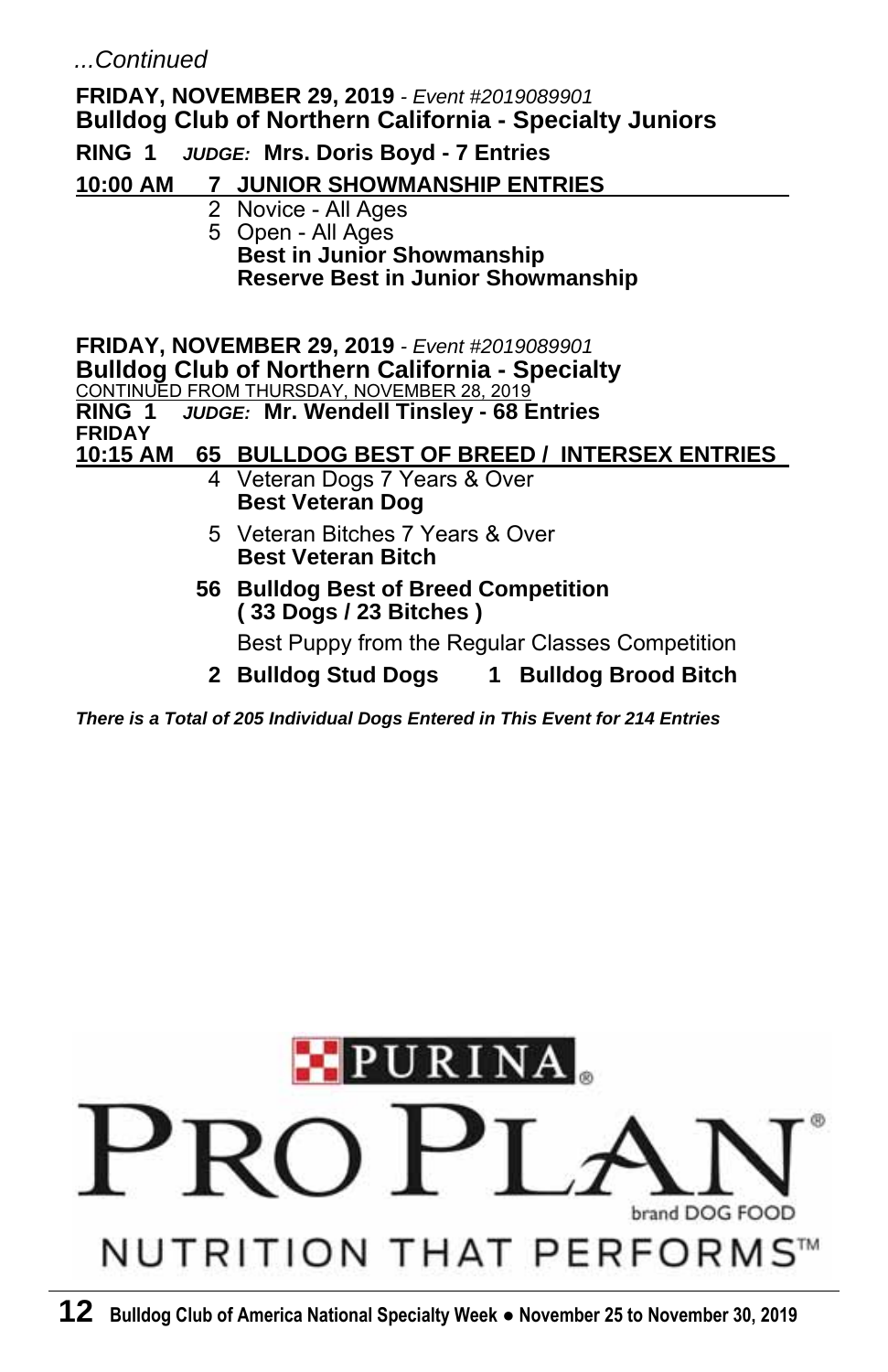## **PARENT SPECIALTY SHOW & Junior Showmanship Event #2019066134**  *BULLDOG CLUB OF AMERICA, DIV III*  **(Member of the American Kennel Club)**



**Saturday, November 30, 2019** ............................ **All Classes including Juniors** 

## **SATURDAY, NOVEMBER 30, 2019** *- Event #2019066134* **Bulldog Club of America, Division III - Specialty**

## **RING 1** *JUDGE:* **Mrs. Deborah J. Mueller-Murmylo - 63 Entries**

#### **8:00 AM 63 BULLDOG DOG REGULAR CLASS ENTRIES \_**

- 3 12-15 Months Dogs
- 7 15-18 Months Dogs
- 7 Bred By Exhibitor Dogs
- 3 American Bred Dogs
- 14 Open Dogs
- **19 Puppy Dogs 6-9 Months**
- **10 Puppy Dogs 9-12 Months Winners Dog**

**PLEASE NOTE THE JUDGING SCHEDULE It is intentionally different from the usual sequence to avoid ring conflicts.** 

## **SATURDAY, NOVEMBER 30, 2019** *- Event #2019066134* **Bulldog Club of America, Division III - Specialty**

#### **RING 2** *JUDGE:* **Mrs. Helene Denis - 59 Entries**

#### **8:00 AM 59 BULLDOG BITCH REGULAR CLASS ENTRIES \_**

#### 11 Puppy Bitches 6-9 Months

- 6 Puppy Bitches 9-12 Months
- 7 12-15 Months Bitches
- 7 15-18 Months Bitches
- 2 Amateur Owner Handler Bitches
- 6 Bred By Exhibitor Bitches
- 7 American Bred Bitches
- 13 Open Bitches  **Winners Bitch**

#### **SATURDAY, NOVEMBER 30, 2019** *- Event #2019066134* **Bulldog Club of America, Division III - Specialty Juniors**

#### **RING 1** *JUDGE:* **Mrs. Deborah J. Mueller-Murmylo - 7 Entries**

#### **10:45 AM 7 JUNIOR SHOWMANSHIP ENTRIES \_**

- 2 Novice All Ages
- 5 Open All Ages  **Best in Junior Showmanship Reserve Best in Junior Showmanship**

*Continued Next Page...*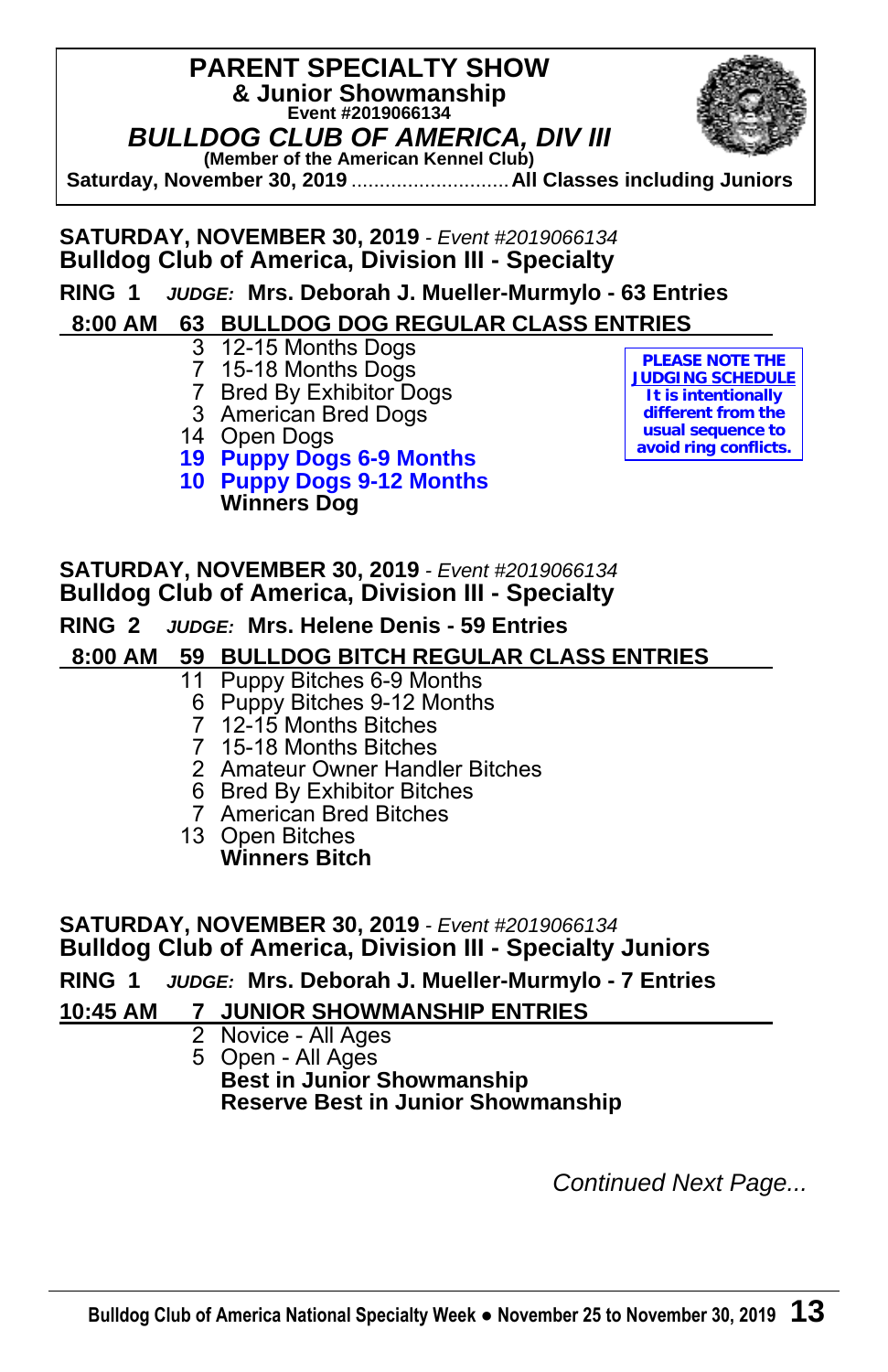*...Continued* 

**SATURDAY, NOVEMBER 30, 2019** *- Event #2019066134* **Bulldog Club of America, Division III - Specialty RING 1** *JUDGE:* **Mrs. Deborah J. Mueller-Murmylo - 60 Entries 11:00 AM 57 BULLDOG BEST OF BREED / INTERSEX ENTRIES \_** 3 Veteran Dogs 7 Years & Over  **Best Veteran Dog**  4 Veteran Bitches 7 Years & Over  **Best Veteran Bitch 50 Bulldog Best of Breed Competition ( 29 Dogs / 21 Bitches )** Best Puppy from the Regular Classes Competition  **2 Bulldog Stud Dogs 1 Bulldog Brood Bitch**

*There is a Total of 180 Individual Dogs Entered in This Event for 189 Entries* 

## **NOTES**

 $\mathcal{L}_\text{max}$  and the set of the set of the set of the set of the set of the set of the set of the set of the set of

 $\mathcal{L}_\text{max}$  and the set of the set of the set of the set of the set of the set of the set of the set of the set of

 $\mathcal{L}_\text{max}$  and  $\mathcal{L}_\text{max}$  and  $\mathcal{L}_\text{max}$  and  $\mathcal{L}_\text{max}$  and  $\mathcal{L}_\text{max}$ 

 $\mathcal{L}_\text{max}$  and the set of the set of the set of the set of the set of the set of the set of the set of the set of

 $\mathcal{L}_\text{max}$  and the set of the set of the set of the set of the set of the set of the set of the set of the set of

 $\mathcal{L}_\text{max}$  and  $\mathcal{L}_\text{max}$  and  $\mathcal{L}_\text{max}$  and  $\mathcal{L}_\text{max}$  and  $\mathcal{L}_\text{max}$ 

 $\mathcal{L}_\text{max}$  and the set of the set of the set of the set of the set of the set of the set of the set of the set of

 $\mathcal{L}_\text{max}$  and  $\mathcal{L}_\text{max}$  and  $\mathcal{L}_\text{max}$  and  $\mathcal{L}_\text{max}$  and  $\mathcal{L}_\text{max}$ 

 $\mathcal{L}_\text{max}$  and the set of the set of the set of the set of the set of the set of the set of the set of the set of

 $\mathcal{L}_\text{max}$  and the set of the set of the set of the set of the set of the set of the set of the set of the set of

 $\mathcal{L}_\text{max}$  and the set of the set of the set of the set of the set of the set of the set of the set of the set of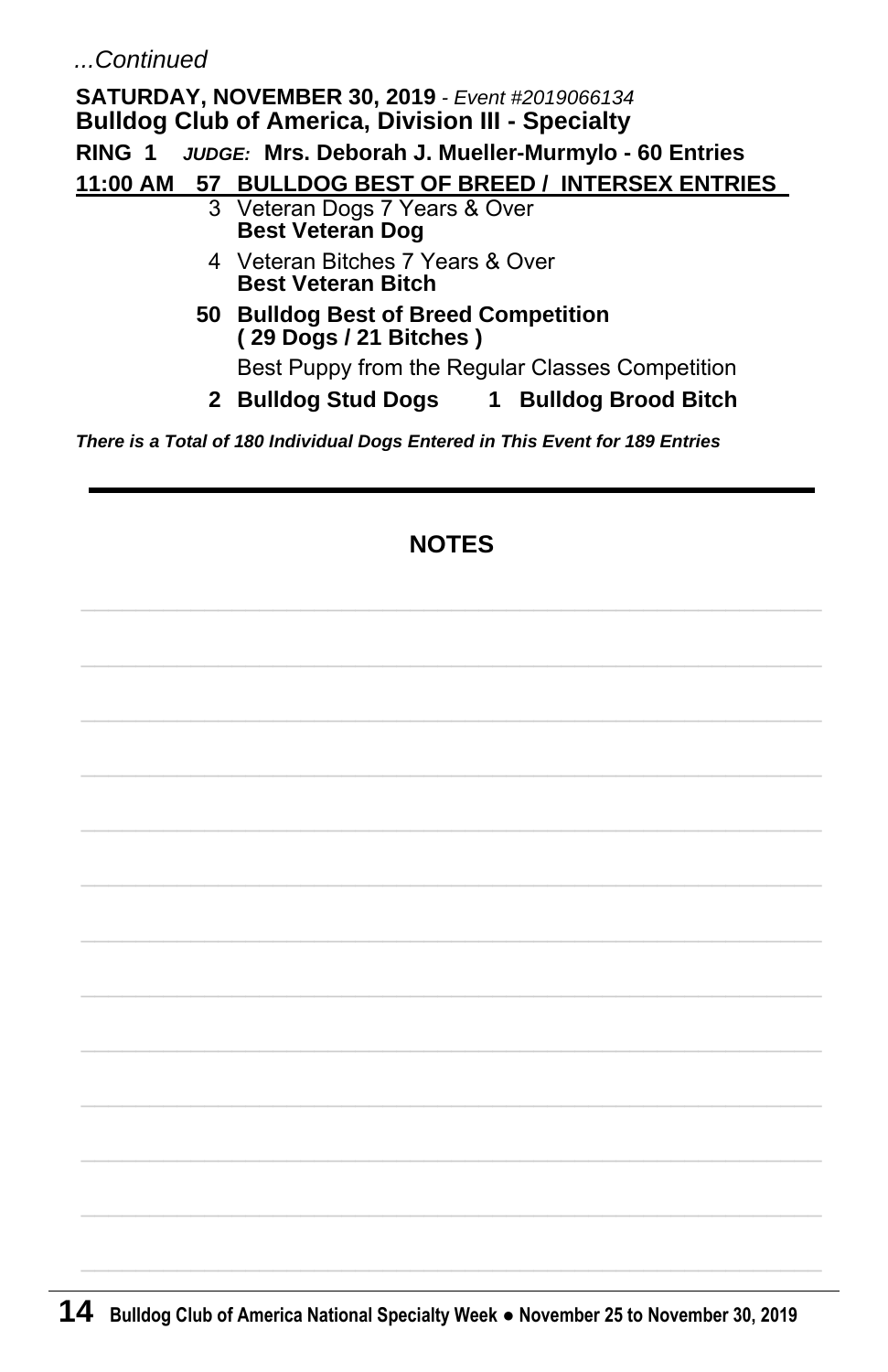

## **CARE OF THE SHOW SITE**

Care for the show site is of utmost importance to the Bulldog Club of America. Whenever it shall be determined that misuse of a hotel or motel room or show site is occurring, the Bench Show Committee shall convene for the express purpose of an on-site inspection of the area in question. Should it be determined, by a hearing, that destruction and/or misuse of property is in fact occurring, the following steps shall be taken to correct the matter.

- Monetary restitution shall immediately be made to said hotel or motel by the violator(s) and
- The person, or persons, found in violation of the hotel or motel and AKC and BCA rules shall be asked to leave the premises immediately, and
- If suspended from all AKC privileges, the offender's name(s) shall be published in the *AKC Gazette* and *The Bulldogger* as having been found guilty of the said AKC/BCA rules.

ALL DAMAGES TO HOTEL ROOMS ARE THE USER'S RESPONSIBILITY ESTIMATED REPLACEMENT COSTS, \$1,000/CARPET & \$500/DRAPES.

ALL DOGS PRESENT MUST BE ON A LEASH OR CONFINED TO THEIR CRATES EXCEPT WHEN BEING JUDGED.

THERE WILL BE NO ROOM FOR UN-ENTERED DOGS AT THIS SHOW.

DOGS MUST BE CRATED AT ALL TIMES IN GUEST ROOMS, WHETHER OR NOT THE OWNER IS PRESENT*!*

UNDER NO CIRCUMSTANCES SHOULD BULLDOGS BE ALLOWED ON GUEST BEDS OR BEDDING.

NO DOGS OR FEED BOWLS ALLOWED IN PUBLIC HOTEL RESTROOMS.

GUEST ROOMS ARE SUBJECT TO MANDATORY INSPECTION.

THE ABOVE POLICIES WILL BE STRICTLY ENFORCED.

PERSONS VIOLATING THESE RULES WILL BE SUBJECT TO ACTION BY THE EVENT COMMITTEE.

**Bulldog Club of America National Specialty Week ● November 25 to November 30, 2019 15** RULES OR REGULATIONS OF CIVIL AUTHORITIES. OBEY ALL POSTED SIGNS. EXHIBITORS MUST BE GOVERNED BY ANY